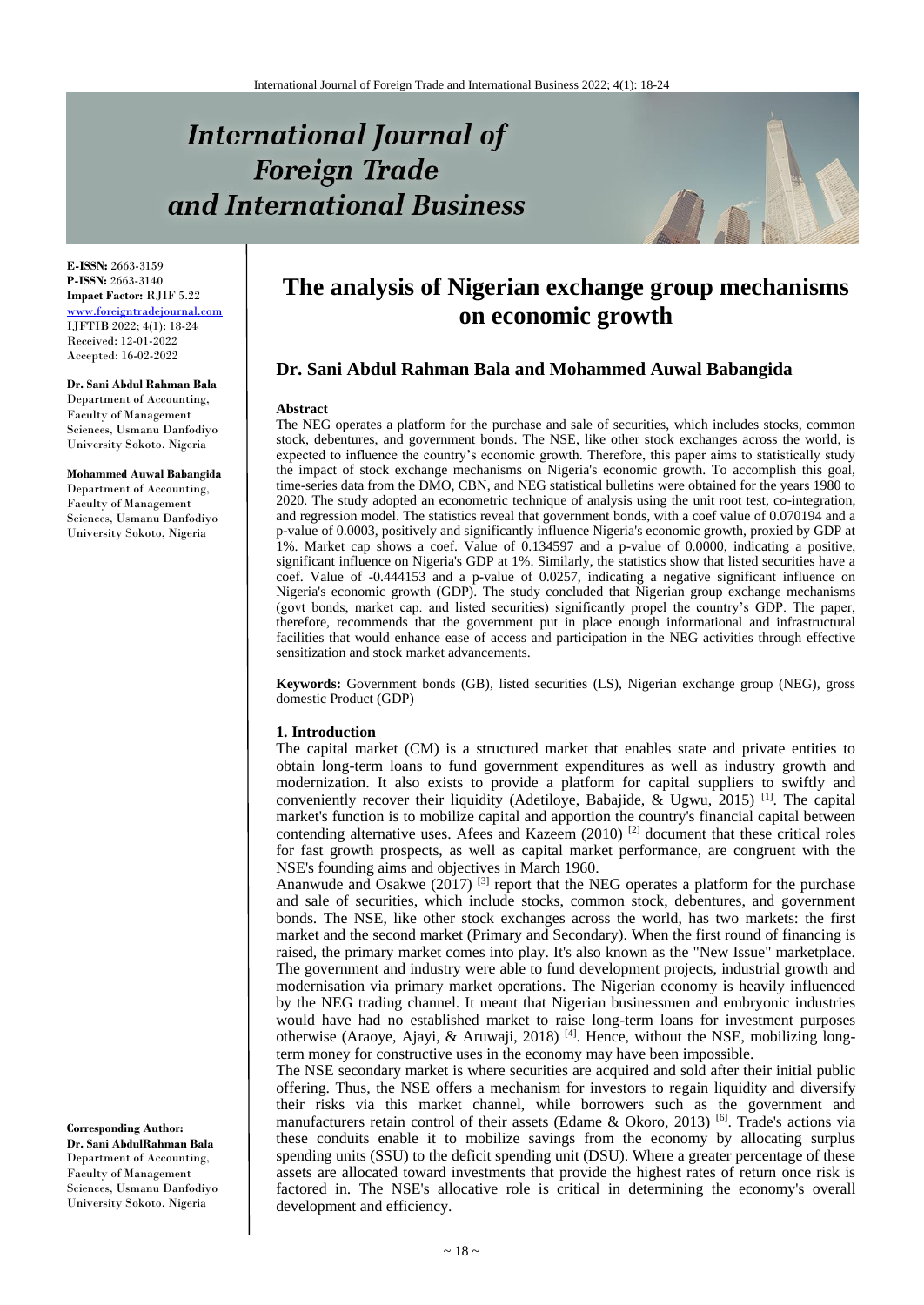The pace of economic development will undoubtedly be compromised if capital resources are not assigned to those economic units where demand is increasing and which are capable of increasing capacity at the appropriate period (Ezema, Okoye, & Obinabo, 2019) [7] .

Nevertheless, the NSE has become synonymous with the NCM. Moreover, the phrases "NSE" and "CM" are commonly interchanged. The transition from the LSE to the NSE occurred in the middle of 1970 as a result of public unhappiness with the CM financial structure, among other factors (Engle & Granger, 1987). The focus of this research will be on the impact of the NSE's performance on the country's economic growth, as well as the impact of government bonds and market capitalization on economic growth, and finally, the impact of listed securities on Nigeria's economic growth (Esosa, 2011)<sup>[9]</sup>.

This research is being carried out to discover a solution to the challenges that the stock market regularly encounters in terms of ensuring its efficacy in reaching its objectives and contributing to economic growth. Apart from general hazards and governance, Adetiloye, *et al*. (2015), Afees and Kazeem (2010), Ananwude and Osakwe (2017), Araoye, *et*   $al.$  (2018)<sup>[1, 2, 3, 4]</sup> opined that the prevalence of stock market manipulation and government debt is a major concern, prohibiting stock markets from fulfilling this crucial function in supporting economic progress. Since the dawn of time, it has long been feared that market speculation poses a serious threat to market efficiency and limits its potential to successfully operate as a growth engine.

Despite the fact that there is no empirical evidence to support this claim in emerging economies, Furthermore, there is a scarcity of empirical research concentrating on underdeveloped nations. It's worth noting that the majority of the empirical research by Nurudeen, *et al*. (2011), Nwaolisa and Chijindu (2016) [19, 20] focused solely on how market capitalization affects the economy's quality or efficiency. Similar empirical research in Nigeria (Alajekwu & Achugbu, 2012; Onakoya, 2013; Brown & Nyeche, 2016) has presented the stock market inefficiencies. Meanwhile, in the instance of Nigeria, the aforementioned research failed to develop a model that considers the relationship between government bonds, market capitalization, listed securities, and economic growth. The purpose of this research is to address these inconsistencies among scholars. The main goal of the study was to find out how the Nigerian exchange group mechanisms affected the country's economic growth.

# **2. Conceptual Review**

In a literature study, authoritative and secondary sources such as journals, books, and dissertations are used in the literature. This chapter includes a review of works of literature that are relevant to the study's goal, which is grouped by specific goals to make sure they are relevant to the research study.

### **2.1. The Nigeria Stock Exchange**

The NSE enables governments and industrialists to get longterm funding for development projects as well as to grow and upgrade their enterprises. This implies that the NSE acts as a platform for many sorts of long-term securities. The NSE offers the essential facilities, rules, and procedures to ensure healthy market competition and growth. The NSE acts as a middleman between fund providers and long-term fund investors (NSE,  $2020$ )<sup>[5]</sup>. The NSE's allocation role is crucial in influencing the economy's overall growth. If capital resources were not allocated to those economic regions, particularly those with expanding demand and the

ability to increase productivity, the economy's rate of development would suffer (Nowbutsing & Odit, 2009)<sup>[18]</sup>. As a result, the stock market plays a very important and important role in the Nigerian capital market, so it has been called "the hallmark of the Nigerian capital market."

# **2.2. Nigerian Government Bonds**

The Debt Management Office issues FGN Bonds as debt instruments (liabilities) on behalf of the FGN. Due to a contractual agreement, the Federal Government Bonds must make payments to bondholders on time. A long-term loan to the FGN is what you're doing when you buy FGN Bonds. Due to the Federal Government's "full confidence and credit" guarantee, FGN Bonds are considered a risk-free debt product in the domestic debt market (Ohiomu & Enabulu,  $2011$ )<sup>[21]</sup>. They have no risk of default, which means you may be assured that your interest and principal will be paid on time. The securities' interest earnings are tax-free.

# **2.3. Nigerian Market Capitalization**

The market capitalization of a company (market worth) is the stock price times the issued shares. Listed domestic businesses refer to domestic companies that are traded on stock markets at the end of the year. The list of listed businesses excludes investment firms, mutual funds, and other types of collective investment vehicles. Nigeria's market capitalization was 56,569 million USD in 2020. Nigeria's market capitalisation has fluctuated greatly in recent years but has generally increased between 1998 and 2020, reaching 56,569 million USD in 2020.

# **2.4. Listed Securities**

Shares, debentures, and other securities that are traded on a stock exchange such as the BSE, NSE, and others are referred to as "Listed Securities." When a private company decides to go public and issue stock, it must first choose which stock market it will list on to do so. This means that it must be able to comply with the exchange's listing criteria and pay the exchange's entry and yearly listing fees to be eligible for listing on the exchange. Other requirements range from one exchange to the next, including the minimum amount of stockholder ownership, the minimum share price, and the minimum number of stockholders. Exchanges maintain listing standards to ensure that only high-quality securities are traded on their exchanges and to safeguard the exchange's image among investors and other market participants (Onaolapo & Adebayo, 2010)<sup>[22]</sup>.

Rule 414 of the SEC Rules and Regulations 2013 allows the Nigerian Capital Market to sell or offer for subscription foreign securities to Nigerians. Rule 415 states that "any foreign issuer of securities shall submit to the Commission an application for registration of its securities, accompanied by a draft prospectus, and subject to such requirements as the Commission may designate."

# **2.5. Theoretical Framework**

This section reviews relevant and related theories that well explain the relationship between the stock exchange and the country's economic growth.

# **2.5.1. Loss-Aversion Theory**

According to the Loss-Aversion Theory, people's perceptions of gain and loss are warped. People are more afraid of losing money than they are of gaining it; in other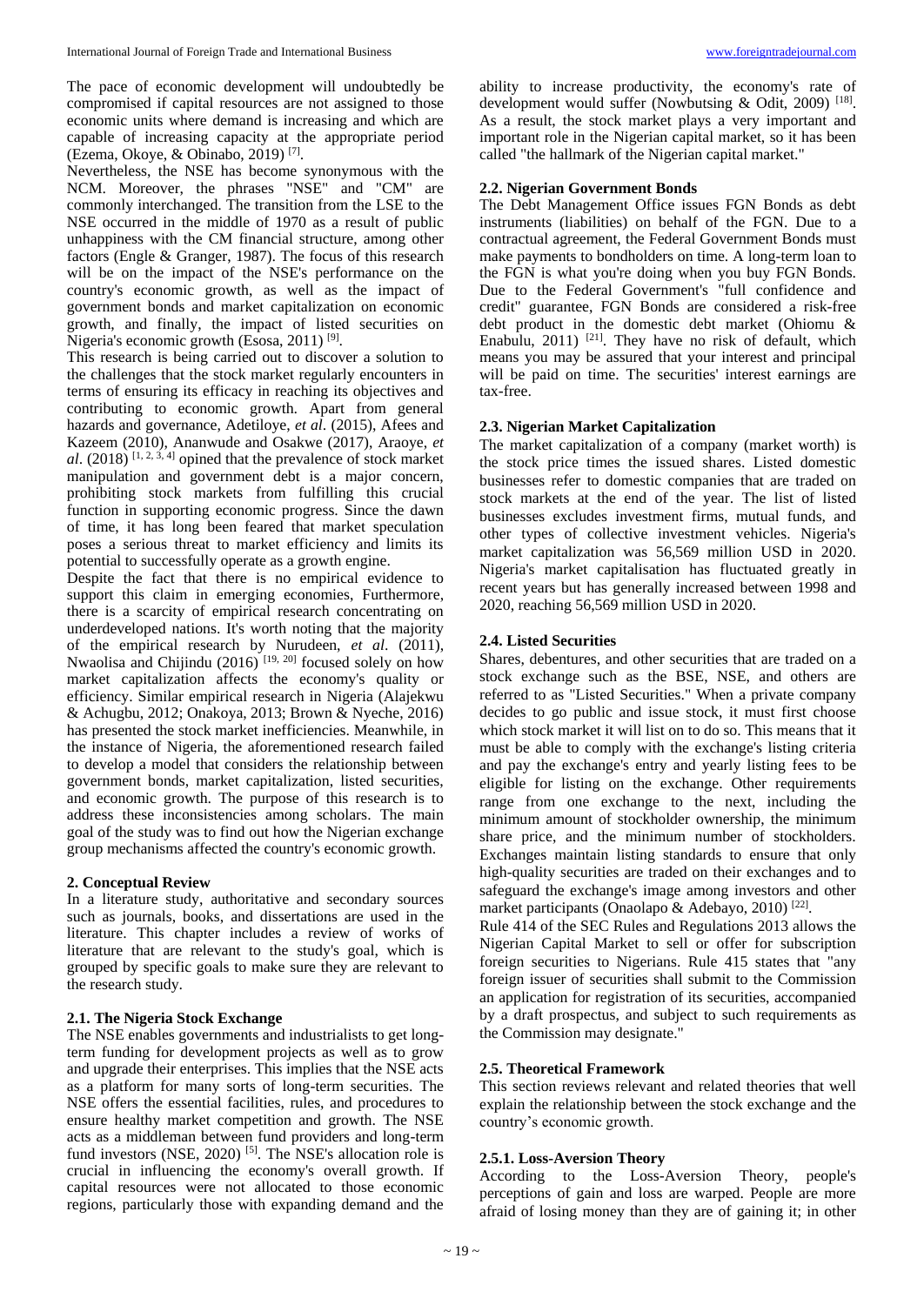words, they will choose the option that they believe has a lower risk of ending in a loss rather than the option that offers the greatest rewards. If they are presented with two options, they will choose one. If a person is given the option of choosing between two investments that have returned 5 percent each year and one that has returned 12 percent, lost 5 percent, and returned 6 percent in the same years, the person will choose the 5 percent investment because he places an unreasonable premium on the single loss while disregarding the greater gains in the other investments. In three years, as in the example above, both systems provide the same net total return on investment.

The loss-aversion hypothesis for finance experts and investors demonstrates that few people absorb what they learn in school, despite the fact that the risk/reward trade-off exposes how often risk an investor must endure achieving the desired returns. Instead of focusing on a client's reward preferences, financial advisors must focus on matching a client's risk profile to their portfolio allocation. The investor has to fight through prospect theory's pessimistic predictions and find the courage to get the rewards he or she wants.

# **2.6. Empirical review**

Researchers have sought to examine the impact of the stock market on economic development in a range of countries and historical periods, using a variety of approaches. Over the period 1979 to 2008, Olowe, Oluwatoyin, and Fasina (2011) conducted research on the link between Nigeria's stock market and economic advancement. According to the findings of the research, the market capitalization, the All-Share Index, and the Gross Domestic Product all showed a positive relationship with one another. Ohiomu and Enabulu  $(2011)$ <sup>[21]</sup> investigated the influence of the stock market on Nigerian economic growth using ordinary least square regression (OLS). They conducted their research using data from 1989 to 2008, and their results revealed that all stock market transaction parameters had a positive influence on economic growth. Edame and Okoro (2013) [6] examined the stock market's impact on economic growth in Nigeria using annualized time series data and stock market factors. They found that between 1970 and 2010, the stock market had a considerable favourable effect on Nigeria's economic development.

Nurudeen, Wafure, and Auta (2019) <sup>[19]</sup> investigated whether the rise of Nigeria's stock market contributes to economic growth. The research revealed that stock market development adds to economic growth when the errorcorrection technique is used. An examination of the relationship between the Nigerian stock market and the country's economic development from 1970 to 2004 by Afees and Kazeem (2020)  $^{[2]}$  found that a more active stock market stimulates economic growth. A study by Mishra and colleagues (2020) examined time-series data on market capitalization, total trading volume, and the stock price index for India from the first quarter of 1991 to the first quarter of 2010, to determine the influence of capital market efficiency on India's economic development. They discovered a correlation between the efficiency of the Indian capital market and the growth of the Indian economy. Capital markets, according to Ezema, Okoye, and Obinabo  $(2020)$  [7], haven't reached the stage of development where they can provide their principal economic function, given the large difference in capital market investments amongst European nations.

According to Mckinnon  $(1973)$ <sup>[12]</sup>, financial deregulation and stock market development would enhance economic growth by raising the rate of savings, investment, and, eventually, economic growth. According to McKinnon  $(1973)$ <sup>[12]</sup>, a low or negative real rate of interest discourages savers, lowering the supply of loanable money, restricting investment and so impeding economic progress. Savings may be encouraged by a rise in the real interest rate, which in turn can lead to increased investment and economic development. Furthermore, the financial liberalization process's success is predicated on the following notions: the successful development of the financial sector, Saver and real interest rate are linked to a healthy economy. There is also a perfect match between the demand for money and investment.

While past empirical research has been conducted (Cournède & Denk 2015; Madsen & Ang 2016; Asteriou & Spanos 2019) using different techniques and measurements to highlight the stock market–growth nexus, there appears to be an agreement in two areas. For starters, illegal market operations increase financial risks in the stock market by increasing market volatility, capitalization falls, and equity volatility (Zhang *et al*., 2016). Second, the ability to tolerate risk in the stock market helps the expansion of the economy (Zhang *et al*., 2016). The predominance of unfair commercial practices makes people less willing to take risks, especially if detection and prosecution procedures are not effective (Wei, 2014).

Financial risks gradually turn into economic threats and vice versa. According to the International Monetary Fund, manipulation is both a financial and economic risk, and it has a strong potential to have a negative influence on economic performance both during and after the manipulation period. In essence, the ability to tolerate risk has an impact on the ability of stock markets to stimulate economic growth. It should come as no surprise that welldeveloped markets (which can handle a lot of risks) recover from economic crises in very short amounts of time.

# **3. Research Methodology**

The ex-post facto research design was used on a time series of data collected over forty years (2080-2020). These types of research designs are used when the phenomenon under investigation has already taken place. The study made use of secondary data which was obtained from the CBN statistical bulletin and NSE fact book for the periods under scrutiny. The robust and sophisticated econometric technique of analysis using the unit root tests of the variables, cointegration, and ordinary least square (OLS) were considered, and the criteria for evaluating our models include the F statistics, coefficient of determination R2, and adjusted  $R^2$ . To test the formulated hypothesis, STATA version 15 was considered.

# **3.1. Variables' Measurement**

Table 1 presents the variables used in determining the strength of the link between the variables that investigate the impact of NEG performance on the country's economic growth. The NEG is proxied by a log of GDP and servers as a dependent variable. Government bonds, market cap, and listed securities were used as independent variables.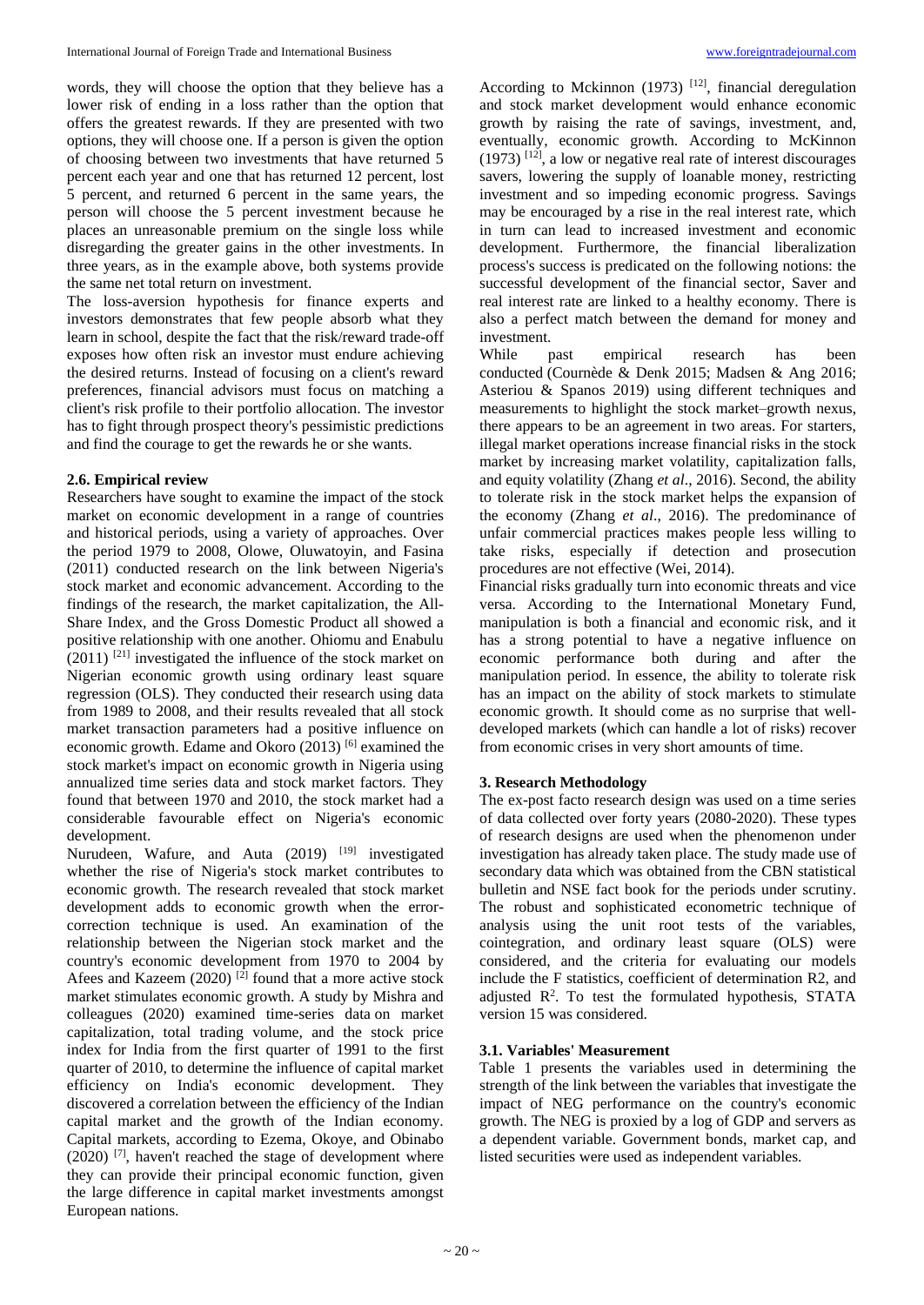**Table 1:** Variable Definition and Measurements

| Variables                    | <b>Definition/Measurements</b> |  |  |
|------------------------------|--------------------------------|--|--|
| <b>Dependent Variable</b>    |                                |  |  |
| NEG                          | Log of GDP.                    |  |  |
| <b>Independent Variables</b> |                                |  |  |
| <b>GOVT. BOND</b>            | Log of GOVT. BONDS             |  |  |
| <b>MKT CAP</b>               | Log of market capitalization   |  |  |
| LS                           | Log of listed securities       |  |  |

*Source***:** Author's Computation, (2022).

# **3.2. Model Specification**

The general` multiple regression models which the study adopted are provided below:

LGDP  $=f$  (gvtbond, mktcap, ls) (1)

LGDP =  $\alpha_0$  +  $\alpha_1$  gvtbond +  $\alpha_2$  mktcap +  $\alpha_3$ ls +  $\mu$  (2)

### **Where;**

 $LGDP = year$  end  $GDP$  (log of  $GDP$ )  $Gv<sub>th</sub> = log of total government bonds for the year$  $Mkcap = log of total market capitalization$  $ls = log of total listed securities$  $\alpha$  = regression constant  $\mu$  = error term

## **4. Data Presentation and Analysis**

This section attempts to provide a discussion on the results obtained and compares the findings with previous and related studies.

#### **4.1. Descriptive Statistics**

Table 2 shows the measurements of GDP, government bonds, market capitalization, and listed securities in terms of mean, median, standard deviation, variance, skewness, and kurtosis, as well as the maximum and lowest values for each. In light of the descriptive values in Table 2, it is obvious that the distribution may be characterized as normal and that the data set meets the criteria for normal distribution. The fact that the sample was taken from a population with a normal distribution is important. Because the values of the Kurtosis are greater than 0.30, this is the case. The fact that the dependent variable "GDP" has mean and median values of 4.470646 and 4.374534 is another factor to consider. The standard deviation is 0.250071 standard deviations from the mean. Because there isn't a big difference between the mean and the standard deviation, this means that the variables are spread out evenly.

**Table 2:** Descriptive Statistics of the Variables

|                 | GDP      | <b>BOND</b> | <b>MCAP</b> | LS          |
|-----------------|----------|-------------|-------------|-------------|
| Mean            | 4.470646 | 0.904360    | 2.734607    | 2.400925    |
| Median          | 4.374534 | 0.542825    | 2.821186    | 2.408240    |
| Maximum         | 4.839000 | 3.146263    | 4.405824    | 2.491362    |
| Minimum         | 4.139226 | $-0.698970$ | 0.698970    | 2.230449    |
| Std. Dev.       | 0.250071 | 1.109827    | 1.370002    | 0.055534    |
| <b>Skewness</b> | 0.274118 | 0.666916    | $-0.218249$ | $-1.303526$ |
| Kurtosis        | 1.519194 | 2.259543    | 1.505031    | 4.841824    |
| Jarque-Bera     | 4.259472 | 3.975951    | 4.143500    | 17.40626    |
| Probability     | 0.118869 | 0.136972    | 0.125965    | 0.000166    |
| Sum             | 183.2965 | 37.07877    | 112.1189    | 98.43794    |
| Sum Sq. Dev.    | 2.501410 | 49.26866    | 75.07617    | 0.123362    |
| Observations    | 41       | 41          | 41          | 41          |

**Source:** Author's Computation from STATA Version 15 Output, (2022).

The mean, max., min., and stand. dev. for the variables are shown in Table 2. Government Bonds have the lowest mean value of 0.904360, while Gross Domestic Product (GDP) has the greatest mean value of 4.470646. Listed Securities (LS) has the lowest standard deviation of 0.056856, while market capitalization (MCAP) has the greatest standard deviation of 1.370002.

# **4.2. Unit Root Test**

An extended Dickey-fuller unit root test is used to determine if a time series sample is stationary. The improved dickeyfuller statistic has a negative value in this test. The more strongly the hypothesis of a unit root is rejected at whatever level of confidence, the more negative it is.

**H0:** There is a unit root in the series.

**H1:** There is no unit root in the series.

#### **4.2.1. Decision rule**

Reject the null hypothesis if the p- value of fall below the level of significance

| Null Hypothesis: D(GDP,2) has a unit root           |             |             |        |
|-----------------------------------------------------|-------------|-------------|--------|
| <b>Exogenous: Constant</b>                          |             |             |        |
| Lag Length: 0 (Automatic - based on SIC, max lag=9) |             |             |        |
|                                                     | t-Statistic | Prob.*      |        |
| ADF test statistic                                  |             | $-9.241829$ | 0.0000 |
| Test critical values:<br>1% level                   |             | $-3.615588$ |        |
|                                                     | 5% level    | $-2.941145$ |        |
| 10% level                                           |             | $-2.609066$ |        |

**Source:** Author's Computation from STATA Version 15 Output, (2022). \*MacKinnon (1996) one-sided p-values.

Table 3 reports the results of the unit root test. As shown in the Table, based on the probability value of the t-statistics, the null hypothesis of unit root can be rejected. The GDP is stationary at this level. Thus, the t-statistics of -9.242, with a corresponding probability value of 0.000, leads to the rejection of the null hypothesis of unit root at the 1% level. The association between test statistics and test critical values is another technique to make a judgment. The test statistic is less than the crucial values for the test. As a result, the null hypothesis is rejected in favour of the alternative hypothesis.

**Table 4:** Unit Root Test for Govt. Bonds

| Null Hypothesis: D(BOND,2) has a unit root              |           |             |        |  |
|---------------------------------------------------------|-----------|-------------|--------|--|
| <b>Exogenous: Constant</b>                              |           |             |        |  |
| Lag Length: 2 (Automatic - based on SIC, max $\log 2$ ) |           |             |        |  |
|                                                         |           | t-Statistic | Prob.* |  |
| ADF test statistic                                      |           | $-7.427620$ | 0.0000 |  |
| Test critical values:                                   | 1% level  | $-3.626784$ |        |  |
|                                                         | 5% level  | $-2.945842$ |        |  |
|                                                         | 10% level | $-2.611531$ |        |  |

**Source:** Author's Computation from STATA Version 15 Output, (2022). \*MacKinnon (1996) one-sided p-values.

The series Gov. Bond is stationery at a level as shown in Table 4. Thus, the t-statistics of -7.428, with a corresponding probability value of 0.000, leads to the rejection of the null hypothesis of unit root at the 1% level. The association between test statistics and test critical values is another technique to make a judgment. The test statistic is less than the test critical values in terms of value.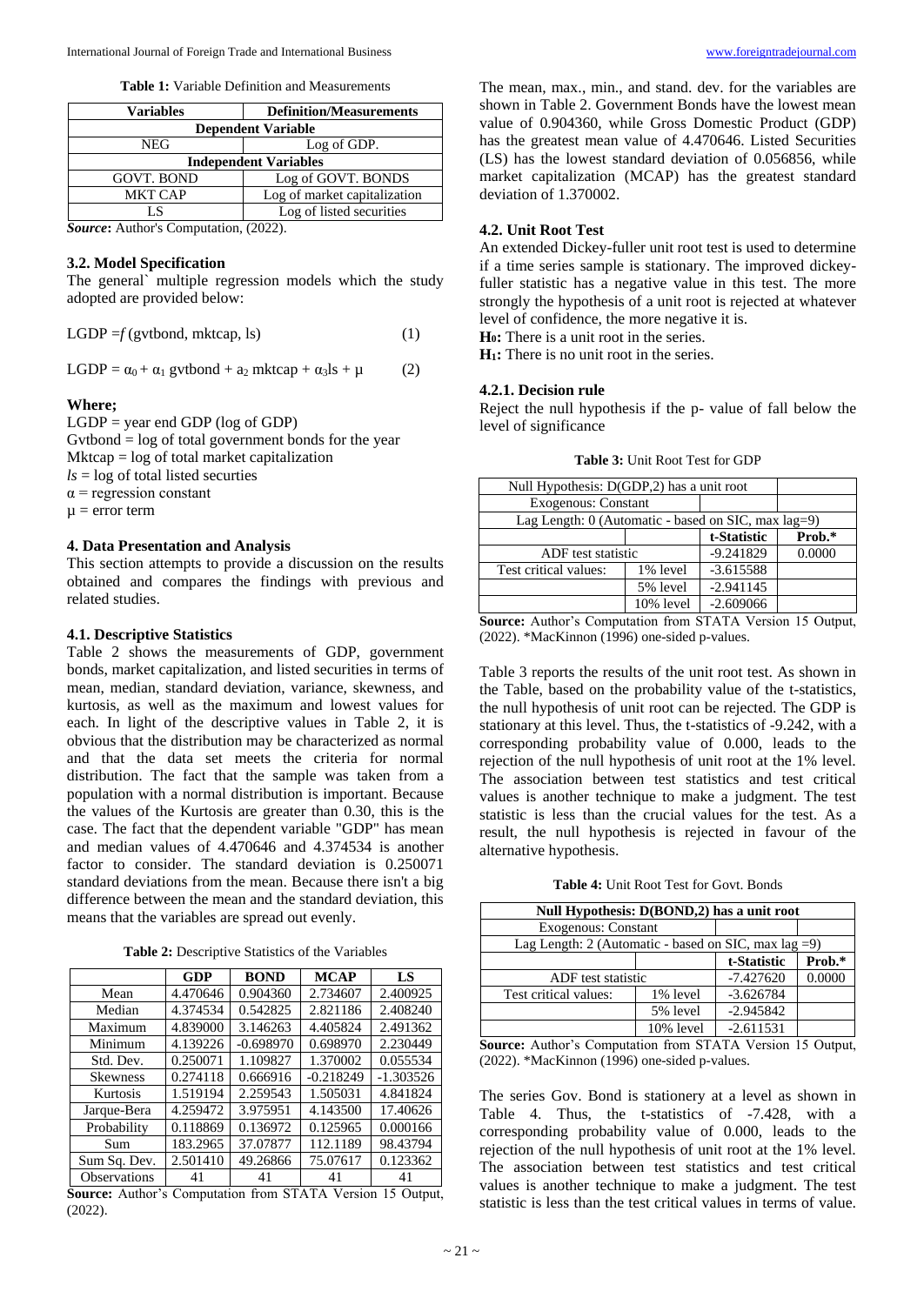As a result, the null hypothesis is rejected in favour of the alternative hypothesis.

| Null Hypothesis: D(MCAP,2) has a unit root         |                            |             |           |  |
|----------------------------------------------------|----------------------------|-------------|-----------|--|
|                                                    | <b>Exogenous: Constant</b> |             |           |  |
| Lag Length: 1 (Automatic - based on SIC, maxlag=9) |                            |             |           |  |
|                                                    |                            |             |           |  |
|                                                    |                            |             |           |  |
|                                                    |                            | t-Statistic | Prob. $*$ |  |
|                                                    |                            |             |           |  |
|                                                    |                            |             |           |  |
|                                                    | ADF test statistic         |             | 0.0000    |  |
| Test critical values:                              | 1% level                   | $-3.621023$ |           |  |
|                                                    | 5% level                   | $-2.943427$ |           |  |
|                                                    | 10% level                  | $-2.610263$ |           |  |
|                                                    |                            |             |           |  |

**Source:** Author's Computation from STATA Version 15 Output, (2022). \*MacKinnon (1996) one-sided p-values.

Table 5 reveals that the series market cap is stationary at a level with a probability value of 0.0000. The association between test statistics and test critical values is another technique to make a judgment. In terms of value, the test statistic is smaller than the test critical values. As a result, the null hypothesis is rejected in favour of the alternative hypothesis.

**Table 6:** Unit Root Test for Listed Securities

| Null Hypothesis: D(LS,2) has a unit root |                                                          |             |           |  |
|------------------------------------------|----------------------------------------------------------|-------------|-----------|--|
|                                          | <b>Exogenous: Constant</b>                               |             |           |  |
|                                          | Lag Length: $1$ (Automatic - based on SIC, max $lag=9$ ) |             |           |  |
|                                          |                                                          |             |           |  |
|                                          |                                                          | t-Statistic | Prob. $*$ |  |
|                                          |                                                          |             |           |  |
|                                          |                                                          |             |           |  |
|                                          | ADF test statistic                                       |             | 0.0000    |  |
| Test critical values:                    | 1% level                                                 | $-3.621023$ |           |  |
|                                          | 5% level                                                 | $-2.943427$ |           |  |
|                                          | 10% level                                                | $-2.610263$ |           |  |

**Source:** Author's Computation from STATA Version 15 Output, (2022). \*MacKinnon (1996) one-sided p-values.

The series listed securities are stationary at a level with a significant p-value of 0.005 as reflected in Table 6. The association between test statistics and test critical values is another technique to make a judgment. In terms of value, the test statistic is smaller than the test critical values. As a result, the null hypothesis is rejected in favour of the alternative hypothesis.

### **4.3. Correlation Matrix**

Using the correlation matrix, Table 7 shows the results of the experiment. It is clear from Table 6 that the variables are positively correlated.

**Table 7:** Pearson's Correlation Matrix of the Variables

|             | GDP      | <b>BOND</b> | <b>MCAP</b> | LS       |
|-------------|----------|-------------|-------------|----------|
| <b>GDP</b>  | 1.000000 |             |             |          |
| <b>BOND</b> | 0.938794 | 1.000000    |             |          |
| <b>MCAP</b> | 0.961130 | 0.882489    | 1.000000    |          |
| LS          | 0.358021 | 0.237888    | 0.518791    | 1.000000 |

**Source:** Author's Computation from STATA Version 15 Output, (2022).

The correlation matrix depicts the kind and intensity of the linear link or relationship that exists between all of the input variables. The GDP exerts a positive correlation with gov. bonds at 0.939, Mkt cap at 0/961 and listed securities at 0.358, respectively.

|                 | <b>Table 8:</b> Regression Result on the Impact of NEG Performance on |
|-----------------|-----------------------------------------------------------------------|
| Economic Growth |                                                                       |

| DV: GDP                          |                          |                       |             |             |
|----------------------------------|--------------------------|-----------------------|-------------|-------------|
| <b>Method:</b> Least Squares     |                          |                       |             |             |
|                                  | <b>Sample: 1980 2020</b> |                       |             |             |
| <b>Included observations: 41</b> |                          |                       |             |             |
| <b>Variable</b>                  | Coef.                    | Std. Error            | t-Statistic | Prob.       |
| €                                | 5.105473                 | 0.438455              | 11.64425    | 0.0000      |
| <b>BOND</b>                      | 0.070194                 | 0.017382              | 4.038324    | 0.0003      |
| <b>MCAP</b>                      | 0.134597                 | 0.015998              | 8.413320    | 0.0000      |
| LS                               | $-0.444153$              | 0.191110              | $-2.324069$ | 0.0257      |
| R-squared                        | 0.965866                 | Mean dependent var    |             | 4.470646    |
| Adj. R-squared                   | 0.963098                 | S.D. dependent var    |             | 0.250071    |
| S.E. of regression               | 0.048038                 | Akaike info criterion |             | $-3.141178$ |
| Sum squared resid.               | 0.085383                 | Schwarz criterion     |             | $-2.974000$ |
| Log-likelihood                   | 68.39415                 | Hannan-Ouinn Criter.  |             | $-3.080301$ |
| F-statistic                      | 348.9872                 | Durbin-Watson stat    |             | 0.557423    |
| Prob(F-statistic)                | 0.000000                 |                       |             |             |

**Source:** Author's Computation from STATA Version 15 Output, (2022).

Table 8 shows that at a 5% level of significance, the NEG is statistically significant. The coefficient of the constant 5.105473 indicates that the gross domestic product will increase by 5.1% if the government bonds, market capitalization, and listed securities are held unchanged. Government bonds and market capitalization have a positive relationship with GDP, but listed securities have a negative one.

### **Test of Hypothesis One**

**H0:** Government bond has no beneficial influence on Nigeria's economic growth.

**H1:** Government bond has a favourable influence on Nigeria's economic growth.

Table 8 shows the association between government bonds and GDP. The coefficient value stood at 0.070194 with a pvalue of 0.0003. Suggesting a statistically significant beneficial impact on Nigeria's economic growth at a 1% level of significance. The null hypothesis  $(H_0)$  has been rejected, whereas the alternative hypothesis  $(H<sub>1</sub>)$  has been accepted. A percentage increase in the sales of government bonds will result in a 0.070 increase in the country's GDP, all other things held constant. This means that revenues raised from the public through the sale and issue of government bonds are used to support investments by the Nigerian government, which helps to improve the country's economic performance. This finding is consistent with the findings of Onaolapo and Adebayo (2010), who discovered a strong correlation between the bond market and economic growth. Furthermore, it has been discovered that the size of the bond market and the liquidity of the government stock market (value of government stock traded) are important predictors of economic growth in Nigeria.

# **Test of Hypothesis Two**

**H0:** Market capitalization has no significant impact on Nigeria's economic growth.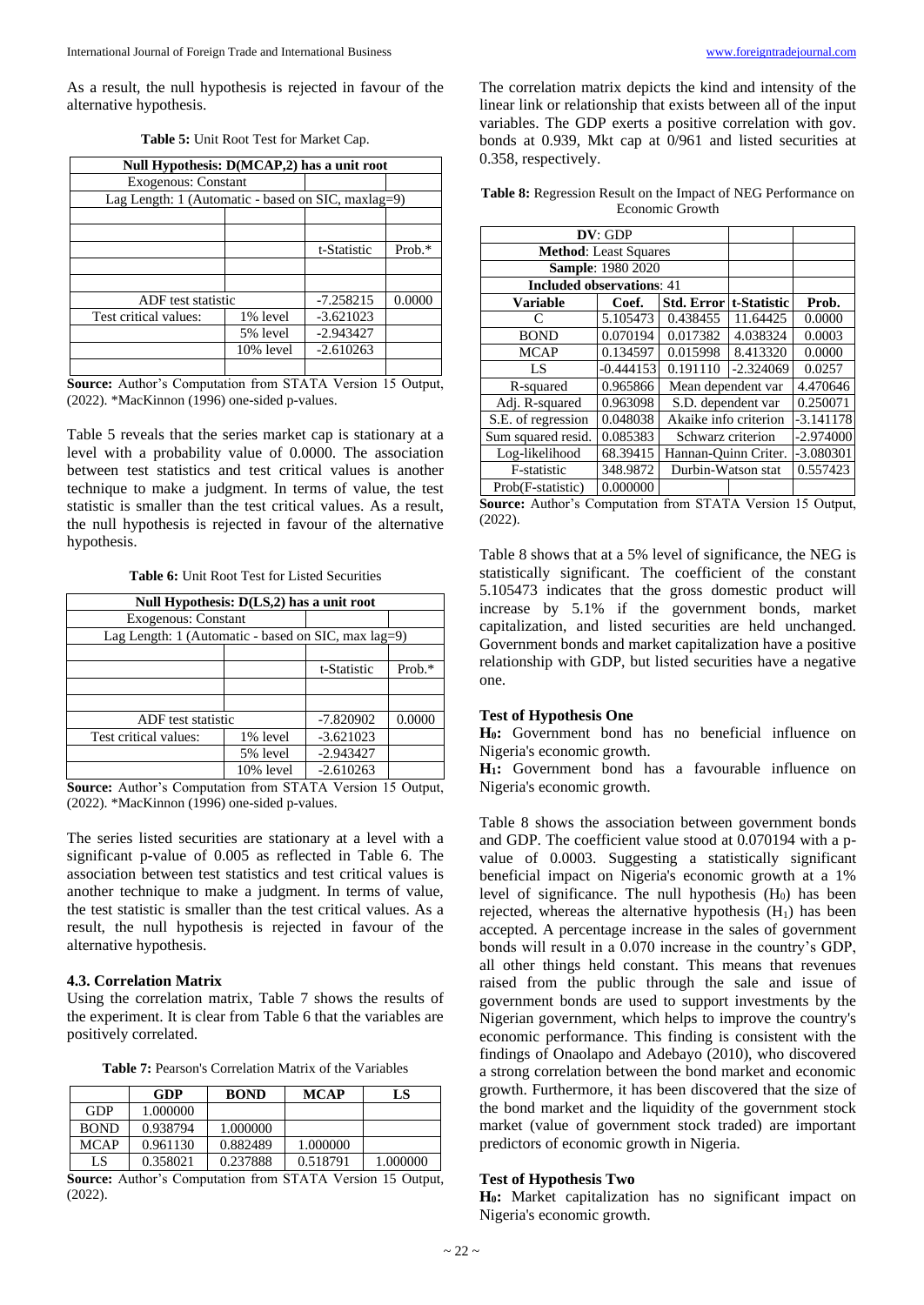**H1:** Market capitalization has a significant impact on Nigeria's economic growth.

Table 8 shows the link between market cap. and GDP. The statistics show a coef. Value of 0.134597 and a p-value of 0.0000, indicating a positive significant influence on Nigeria's economic growth at a 1% level of significance. The null hypothesis  $(H<sub>0</sub>)$  is rejected in favour of the alternate hypothesis. The result, therefore, indicated a percentage increase in market capitalization would result in a 0.135 increase in Nigeria's GDP, all other things held constant. This implies that the performance of stock markets has a considerable impact on the country's economic growth. This is in line and conformity with the findings of Oluitan and Anne (2013), Koirala (2011), and Nowbutsing and Odit  $(2009)$  <sup>[23, 18]</sup>, who found that the market cap of Nigeria, the United Kingdom, and Mauritius exerts a significant positive influence on GDP.

# **Test of Hypothesis Three**

**H0:** Listed securities do not have a significant impact on Nigeria's economic growth.

**H1:** Listed securities have a significant impact on Nigeria's economic growth.

Table 8 shows the link between listed securities and the Nigerian GDP. The Table reveals a coefficient value of - 0.444153, and at a 5 percent level of significance, the pvalue was 0.0257, showing a negative and statistically significant effect on Nigeria's economic development. As a consequence, the null hypothesis is rejected, and the alternative hypothesis is accepted instead. This suggests that investors are losing faith in the stock market. This finding conforms to the study of Yadirichukwu and Chigbu (2014).

### **5. Conclusion**

To offer responses to the research hypotheses, regression models with the following properties were introduced: unit root test, descriptive statistics, and correlation analysis test. Therefore, Table 8 indicates a t-statistics of 4.038324 and a p-value of 0.0003 exerts that the relationship between government bonds and GDP demonstrated a favourable impact on Nigeria's economic growth. The statistics lead to the rejection of the null hypothesis in favour of the alternate hypothesis. Showing that Nigeria's economic development has been significantly boosted. This means that revenues raised from the public through the sale and issue of government bonds are used to support investments by the Nigerian government, which helps to improve the country's economic performance.

The conclusions of this study are similarly consistent with those of Onaolapo & Adebayo (2010)<sup>[22]</sup>, who discovered a strong correlation between the bond market and economic growth. It was also discovered that the size of the bond market (govt. stock) and the liquidity of the government stock market (value of government stock traded) are important predictors of economic growth in Nigeria. Furthermore, Table 4.7 shows that the link between market cap and GDP has a t-statistics of 8.413320 and a p-value of 0.0000, suggesting a statistically significant beneficial impact on Nigeria's economic growth. This suggests that the stock market performance of emerging countries has had a significant influence on Nigeria's economic progress.

Investing in emerging stock markets improves the likelihood

of economic growth. This backs up the findings of Oluitan and Anne (2013), Koirala (2011), Nowbutsing and Odit  $(2009)$  <sup>[18, 23, ]</sup>, who found that in countries such as Nigeria, the United Kingdom, and Mauritius, market capitalization ratio had a significant influence on GDP. Similarly, Table 4.7 shows that the link between listed securities and GDP has a t-statistics of -2.324069 and a p-value of 0.0257, indicating a negative significant influence on Nigeria's economic growth.

# **6. Recommendation**

On the basis of the study's results, the following recommendations have been put up.

- i. The government should put in place enough informational and infrastructural facilities to enable easy access and participation in the exchange's activities through effective sensitization and stock market advancements within the Nigerian economy.
- The Securities and Exchange Commission (SEC) should amend the listing requirements to enable domestic companies to participate on the exchange's floor regardless of their size, years in business or asset size.

### **7. References**

- 1. Adetiloye KA, Babajide AA, Ugwu NF. Constraints to capital market Growth in African economies: The case of Nigeria. Journal of Finance and Investment Analysis. 2015;4(3):1-16.
- 2. Afees AS, Kazeem BA. The stock market and economic growth in Nigeria: An empirical investigation. Journal of Economic Theory. 2010;4(2):65-70. DOI:10.3923/jeth2010.65.70
- 3. Ananwude AC, Osakwe CI. Stock market development and economic growth in Nigeria: A camaraderie reconnaissance. Research Journal of Economics. 2017;1(3):1-6. https://nbn-resolving.org/urn:nbn:de:0168-ssoar-56311- 3
- 4. Araoye FE, Ajayi EO, Aruwaji AM. The impact of stock market development on economic growth in Nigeria. Journal of Business and African Economy. 2018;4(1):1-15.
- 5. CEIC. Nigeria market capitalization: Nigeria Stock Exchange 2008-2020. Census and Economic Information Centre. 2020.
- 6. Edame GE, Okoro U. The impact of capital market and economic growth. Public Policy and Administration Research. 2013;3(9):7-15.
- 7. Ezema CA, Okoye GO, Obinabo CR. Impact of Capital Market Activities on Outputs: Econometric Evidence from Nigeria 1981-2018. Advance Journal of Economics and Marketing Research. 2019;4(11):1-15.
- 8. Engle RF, Granger WJ. Co-integration variables and error–correction: representation, estimation and testing, Econometrica. 1987;55(2):251-276.
- 9. Esosa BO. The historical evolution of the Nigerian Capital Market. 2011. Retrieved on September 18, 2018 from: https//proshare.com/articles/NSE-&-capitalmarket-/thehistorical-evolution-of the-Nigerian-capitalmarket/2349
- 10. Gujarati DN, Porter DC. Basic Econometrics (5th ed.), Mc Graw-Hill, New Delhi. International Trade Administration (ITA) (2016). Nigerian investment